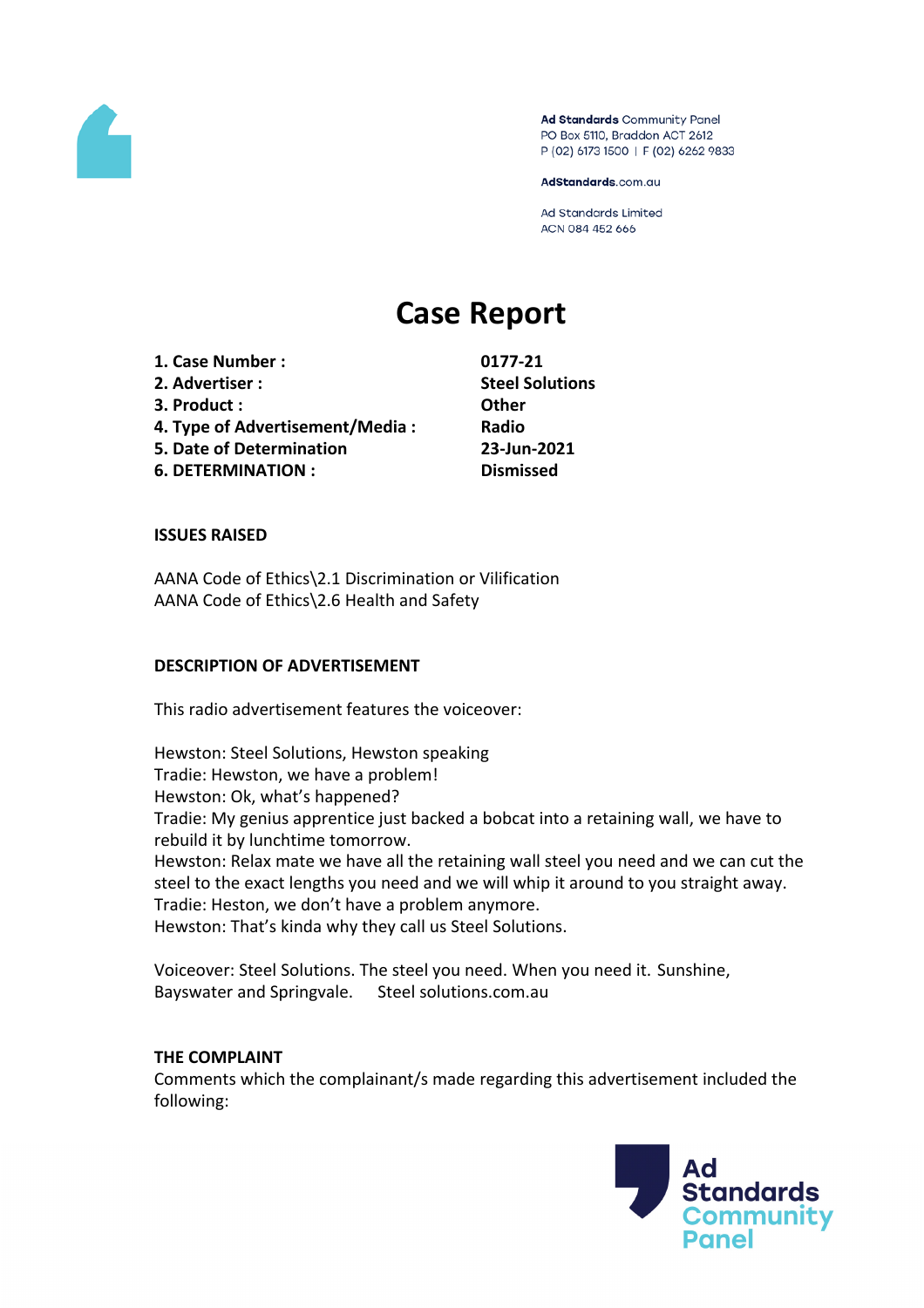

*One of Steel Solutions radio advertisements is derogatory to apprentices. It has an actor's voice using a tone that denigrates his apprentice. The actor says "My genius apprentice has just backed into a retaining wall..." or similar words. My complaint is the tone used to say "My genius apprentice" is sarcastic. The tone implies his apprentice is not a genius, but rather is stupid. Further implication is that all apprentices are stupid. I understand apprentices are inexperienced, but we should not imply they are stupid. They need confidence. We should avoid stereotyping apprentices as stupid people who make mistakes. We should avoid blaming apprentices for mistakes. Indeed, in the example given, the construction site supervisor is possibly to blame for not supervising the apprentice sufficiently to avoid damage to the retaining wall.*

# **THE ADVERTISER'S RESPONSE**

Comments which the advertiser made in response to the complainant/s regarding this advertisement include the following:

*The advertisement creates the imaginary lifelike scene that someone on the building site has backed into and damaged a retaining wall. This has created a problem that must be fixed by tomorrow. The advertisement is about fixing a problem. It does not imply that the apprentice is stupid and it definitely does not lead to the implication that all apprentices are stupid. Not enough is said to deduce attitude through tone. You could say that the supervisor is talking with a jovial and caring tone. The advertisement creates an imaginary problem that must be resolved.*

## **THE DETERMINATION**

The Ad Standards Community Panel (Panel) considered whether the advertisement breaches Section 2 of the AANA Code of Ethics (the Code).

The Panel noted the complainant's concerns that the advertisement depicts negative and demeaning attitudes towards young apprentices.

The Panel reviewed the advertisement and noted the advertiser's response.

**Section 2.1: Advertising or Marketing Communication shall not portray people or depict material in a way which discriminates against or vilifies a person or section of the community on account of race, ethnicity, nationality, gender, age, sexual preference, religion, disability, mental illness or political belief.**

The Panel noted the AANA Practice Note which provides guidance on the meaning of: Discrimination - unfair or less favourable treatment Vilification - humiliates, intimidates, incites hatred, contempt or ridicule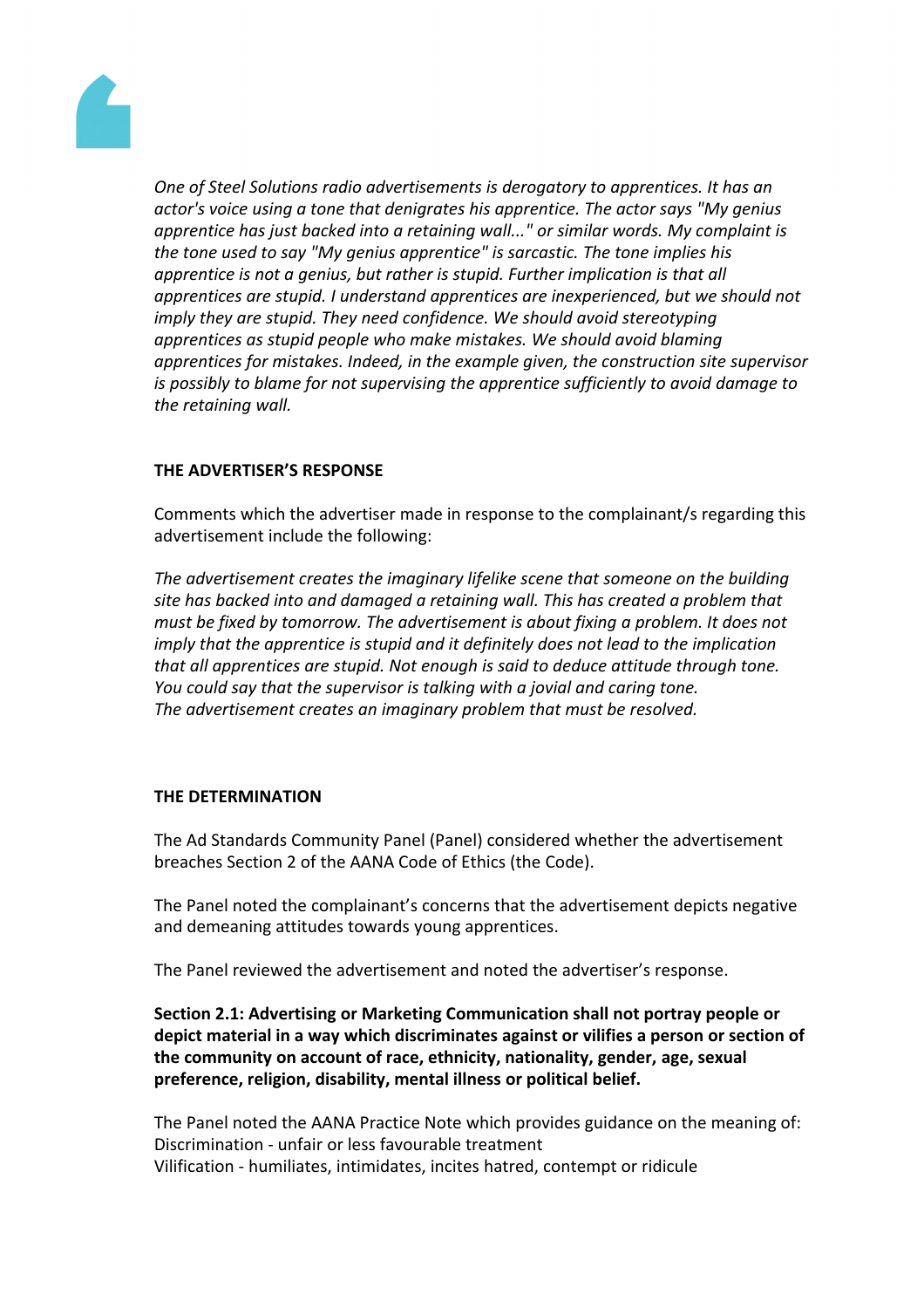

Age – based on a person's actual age (i.e. from the date they were born) and not a person's biological age (i.e. how old they may appear).

The Panel noted the Practice Note for this section of the Code:

*"A negative depiction of a group of people in society may be found to breach Section 2.1, even if humour is used. The depiction will be regarded as a breach if a negative impression is created by the imagery and language used in the advertisement of a person or group of people on the basis of a defined attribute listed above. Advertisements can humorously or satirically suggest stereotypical aspects of a group of people in society provided the overall impression of the advertisement does not convey a negative impression of people of that group on the basis of one or more of the attributes listed above".*

# **Does the advertisement portray material in a way which discriminates against or vilifies a person on account of age?**

The Panel noted the complainant's concerns that referring to the young tradie as the 'world's worst apprentice' is negative and demeaning to all apprentices or young people.

The Panel noted that the voice over describes the mistake the apprentice made (backing a bobcat into a retaining wall) and considered that the focus is clearly on this particular apprentice and is not a generalisation about all apprentices. The Panel noted the reference to 'genius apprentice' and considered that this phrase is sarcastic however given the act of backing a large piece of machinery into a wall, most members of the community would not consider some sarcasm to be unwarranted.

The Panel considered that overall the advertisement does not suggest that all apprentices are bad or that young people in general are bad or stupid.

The Panel considered that the content of the advertisement did not show the apprentice to receive unfair or less favourable treatment because of his age, and did not humiliate, intimidate or incite hatred, contempt or ridicule of the man because of his age.

## **Section 2.1 conclusion**

Finding that the advertisement did not portray material in a way which discriminates against or vilifies a person or section of the community on account of age, the Panel determined that the advertisement did not breach Section 2.1 of the Code.

# **Section 2.6: Advertising or Marketing Communications shall not depict material contrary to Prevailing Community Standards on health and safety.**

The Panel considered whether the advertisement depicting bullying behaviour.